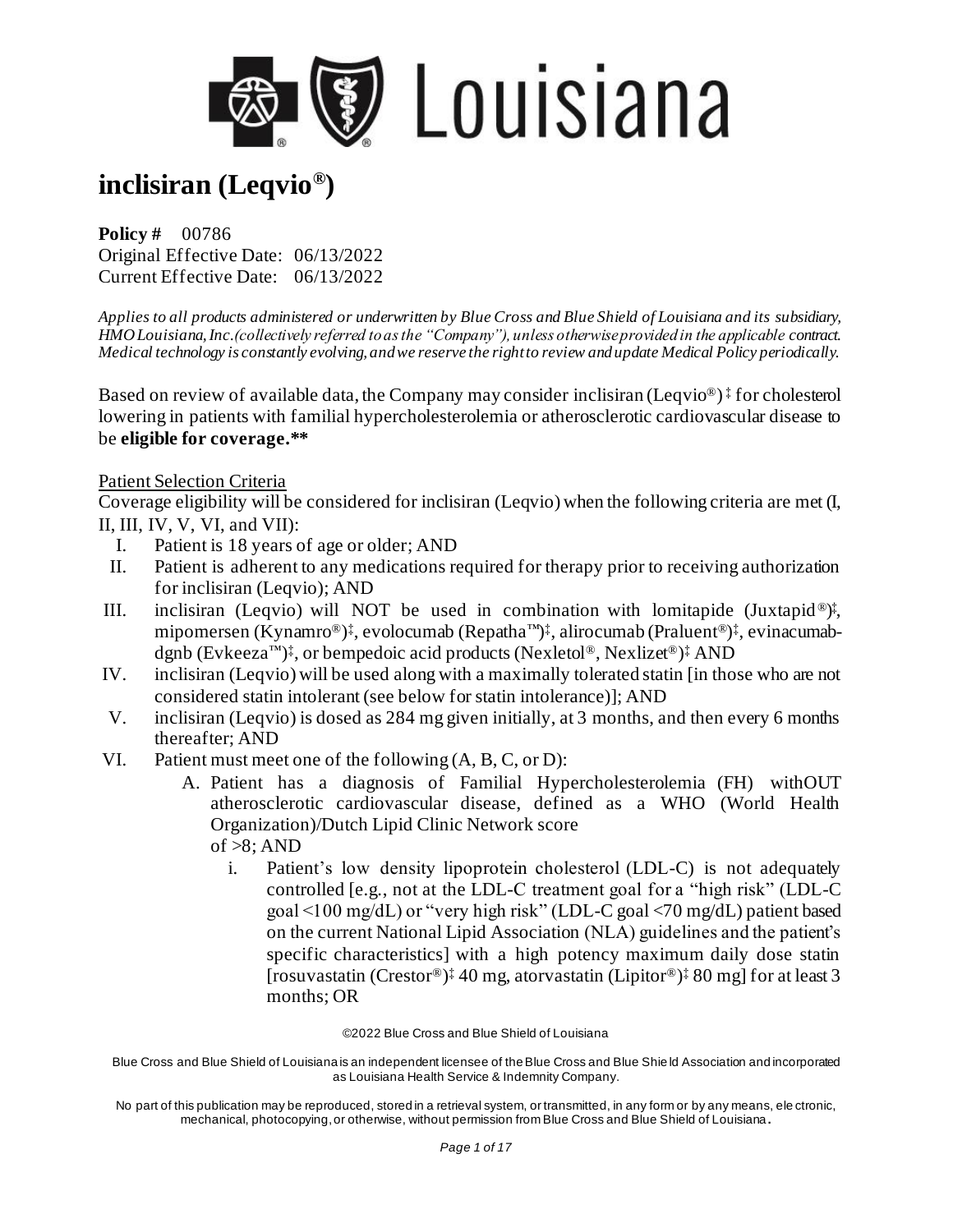

Policy # 00786 Original Effective Date: 06/13/2022 Current Effective Date: 06/13/2022

> *(Note that the 3 month timeframe is an additional Company requirement and will be denied as not medically necessary\*\* if not met)*

- ii. Patient's LDL-C is not adequately controlled [e.g., not at the LDL-C treatment goal for a "high risk" (LDL-C goal <100 mg/dL) or "very high risk" (LDL-C goal <70 mg/dL) patient based on the current NLA guidelines and the patient's specific characteristics] with a maximally tolerated stable daily statin (of any potency) for at least 3 months ONLY if proof is given that a high potency maximum daily dose statin was not well tolerated; OR *(Note that the 3 month timeframe is an additional Company requirement and will be denied as not medically necessary\*\* if not met)*
- B. Patient has a diagnosis of FH withOUT atherosclerotic cardiovascular disease, defined as a WHO/Dutch Lipid Clinic Network score of >8; AND
	- i. Patient's LDL-C is not adequately controlled [e.g., not at the LDL-C treatment goal for a "high risk" (LDL-C goal <100 mg/dL) or "very high risk" (LDL-C goal <70 mg/dL) patient based on the current NLA guidelines and the patient's specific characteristics] due to statin intolerance; AND
	- ii. Patient meets all of the following criteria confirming statin intolerant:
		- 1. Patient was unable to tolerate at least 2 different statins. [The inability to tolerate one statin will be accepted if the patient experienced rhabdomyolysis or clinically-significant myonecrosis secondary to a statin. Rhabdomyolysis/myonecrosis is considered to be a muscle breakdown with signs and symptoms such as muscle pain, weakness, tenderness ALONG WITH either: a.) acute renal failure or myoglobinuria AND elevated creatine kinase levels (e.g.,  $\geq 10$  times the upper limit of normal) OR b.) elevated creatine kinase levels (e.g.,  $\geq$  10 times the upper limit of normal) alone]; AND
		- 2. Patient's intolerance was associated with confirmed, intolerable statin-related adverse effects [e.g., skeletal related muscle symptoms (myopathy [muscle weakness] or myalgia [muscle aches, soreness, stiffness, or tenderness])]; AND
		- 3. Patient's symptoms or biomarker changes resolved or showed significant improvement on dose decrease or discontinuation; OR
- C. Patient has the presence of atherosclerotic cardiovascular disease (either FH or non-FH); AND

©2022 Blue Cross and Blue Shield of Louisiana

Blue Cross and Blue Shield of Louisiana is an independent licensee of the Blue Cross and Blue Shield Association and incorporated as Louisiana Health Service & Indemnity Company.

No part of this publication may be reproduced, stored in a retrieval system, or transmitted, in any form or by any means, electronic, mechanical, photocopying, or otherwise, without permission from Blue Cross and Blue Shield of Louisiana **.**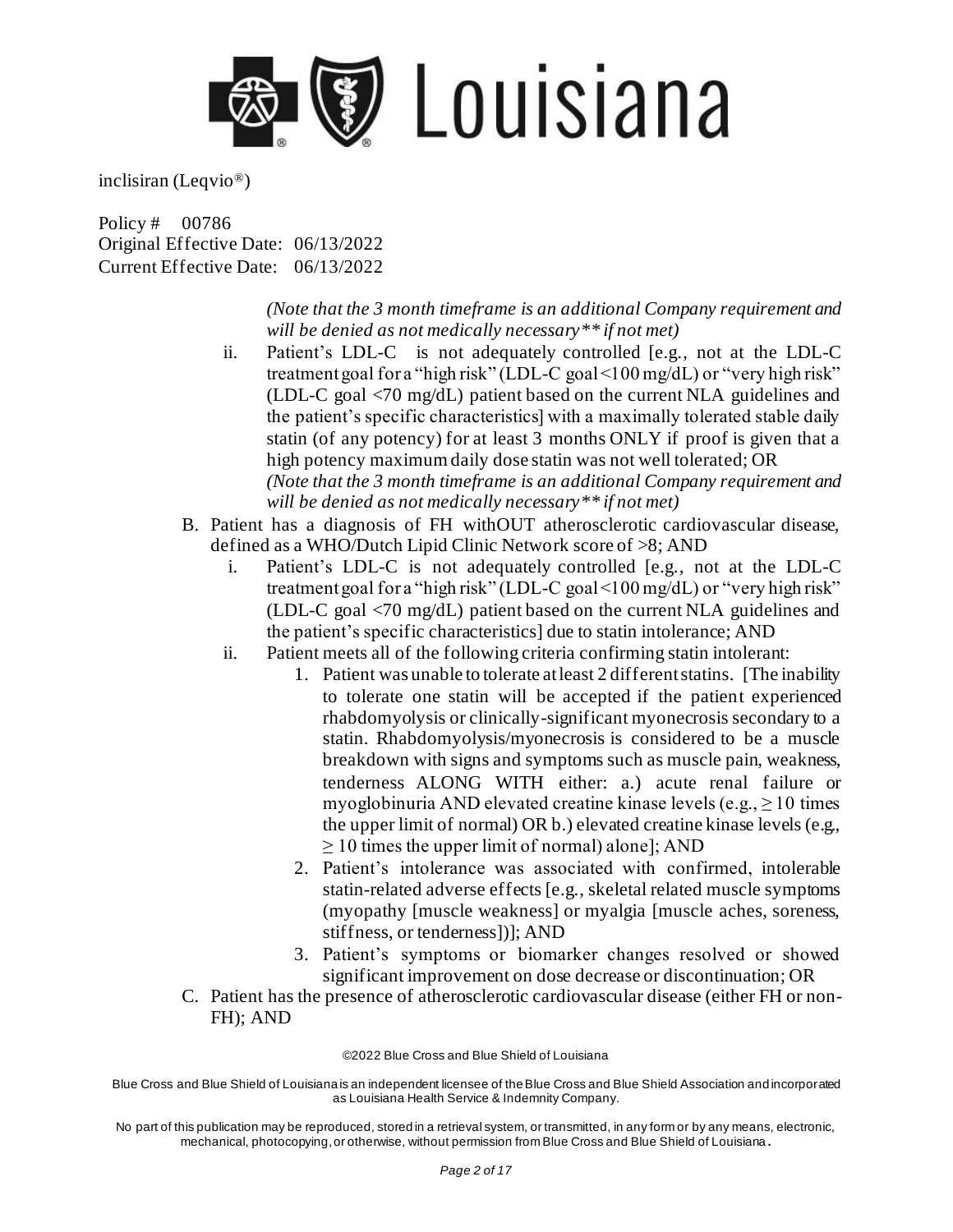

Policy # 00786 Original Effective Date: 06/13/2022 Current Effective Date: 06/13/2022

- i. Patient's LDL-C is not adequately controlled [e.g., not at the LDL-C treatment goal of <70 mg/dL based on the current NLA guidelines] with a high potency maximum daily dose statin [rosuvastatin (Crestor) 40 mg, atorvastatin (Lipitor) 80 mg] for at least 3 months; OR *(Note that the 3 month timeframe is an additional Company requirement and will be denied as not medically necessary\*\* if not met)*
- ii. Patient's LDL-C is not adequately controlled [e.g., not at the LDL-C treatment goal of <70 mg/dL based on the current NLA guidelines] with a maximally tolerated stable daily statin (of any potency) for at least 3 months ONLY if proof is given that a high potency maximum daily dose statin was not well tolerated; OR

*(Note that the 3 month timeframe is an additional Company requirement and will be denied as not medically necessary\*\* if not met)*

- D. Patient has the presence of atherosclerotic cardiovascular disease (either FH or non-FH); AND
	- i. Patient's LDL-C is not adequately controlled [e.g., not at the LDL-C treatment goal of <70 mg/dL based on the current NLA guidelines] due to statin intolerance; AND
	- ii. Patient meets all of the following criteria confirming statin intolerance:
		- 1. Patient was unable to tolerate at least 2 different statins. [The inability to tolerate one statin will be accepted if the patient experienced rhabdomyolysis or clinically-significant myonecrosis secondary to a statin. Rhabdomyolysis/myonecrosis is considered to be a muscle breakdown with signs and symptoms such as muscle pain, weakness, tenderness ALONG WITH either: a.) acute renal failure or myoglobinuria AND elevated creatine kinase levels (e.g.,  $\geq 10$  times the upper limit of normal) OR b.) elevated creatine kinase levels (e.g.,  $\geq$  10 times the upper limit of normal) alone]; AND
		- 2. Patient's intolerance was associated with confirmed, intolerable statin-related adverse effects [e.g., skeletal related muscle symptoms (myopathy [muscle weakness] or myalgia [muscle aches, soreness, stiffness, or tenderness])]; AND
		- 3. Patient's symptoms or biomarker changes resolved or showed significant improvement on dose decrease or discontinuation; AND

©2022 Blue Cross and Blue Shield of Louisiana

Blue Cross and Blue Shield of Louisiana is an independent licensee of the Blue Cross and Blue Shield Association and incorporated as Louisiana Health Service & Indemnity Company.

No part of this publication may be reproduced, stored in a retrieval system, or transmitted, in any form or by any means, electronic, mechanical, photocopying, or otherwise, without permission from Blue Cross and Blue Shield of Louisiana **.**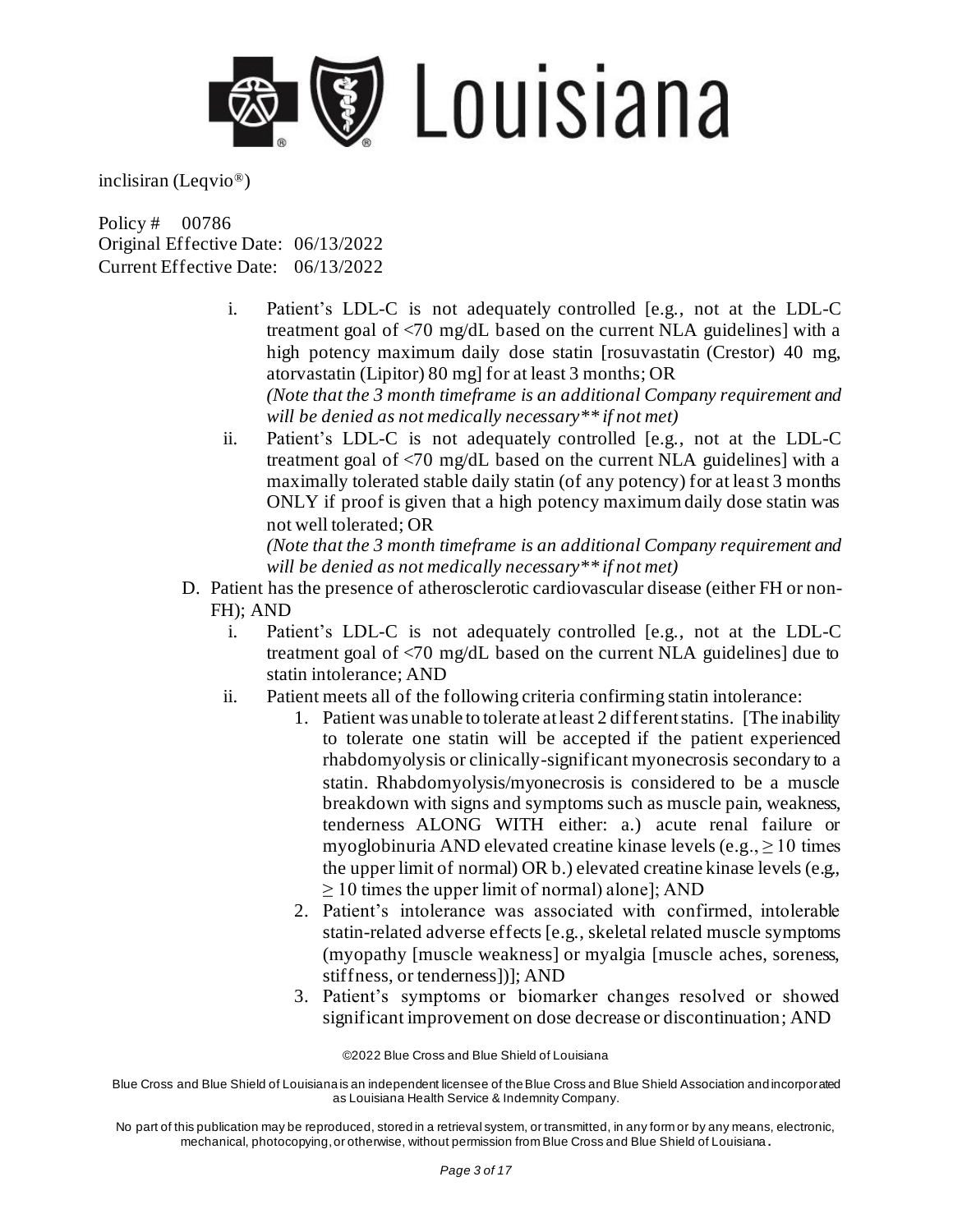

Policy # 00786 Original Effective Date: 06/13/2022 Current Effective Date: 06/13/2022

- VII. Patient meets one of the following criteria (A or B):
	- A. Patient meets both of the following criteria (i and ii):
		- i. Patient has tried a proprotein convertase subtilisin kexin type 9 (PCSK9) inhibitor for  $\geq 12$  continuous weeks at the FDA approved maximum dose for atherosclerotic cardiovascular disease or heterozygous familial hypercholesterolemia; AND

*(Note: Examples of PCSK9 inhibitors at their maximum dose for the same conditions as Leqvio include Repatha (evolocumab)140 mg once every 2 weeks or 420 mg once every 4 weeks and Praluent (alirocumab) 150 mg once every 2 weeks or 300 mg once every 4 weeks)* 

*(Note that the 12 week trial of a PCSK9 inhibitor is an additional Company requirement and will be denied as not medically necessary\*\* if not met)* 

- ii. Patient's LDL-C level after the max PCSK9 inhibitor dosing regimen remains  $\geq$  70 mg/dL or  $\geq$ 100 mg/dL based on "high risk" or "very high risk" classifications of the patient; OR
- B. Patient is known to have two LDL-receptor negative alleles.

#### **Re-authorization**: (Patient must meet I, II, III, and IV)

- I. Patient previously met the initial criteria and received an approval for inclisiran (Leqvio); AND
- II. inclisiran (Leqvio) is dosed as 284 mg every 6 months; AND
- III. inclisiran (Leqvio) will NOT be used in combination with lomitapide (Juxtapid), mipomersen (Kynamro), evolocumab (Repatha), alirocumab (Praluent), evinacumab-dgnb (Evkeeza), or bempedoic acid products (Nexletol, Nexlizet); AND
- IV. Patient has achieved clinically significant LDL-C lowering AND is adherent to inclisiran (Leqvio).

*(Note: This specific patient criterion is an additional Company requirement and will be denied as not medically necessary\*\* if not met)*

©2022 Blue Cross and Blue Shield of Louisiana

Blue Cross and Blue Shield of Louisiana is an independent licensee of the Blue Cross and Blue Shield Association and incorporated as Louisiana Health Service & Indemnity Company.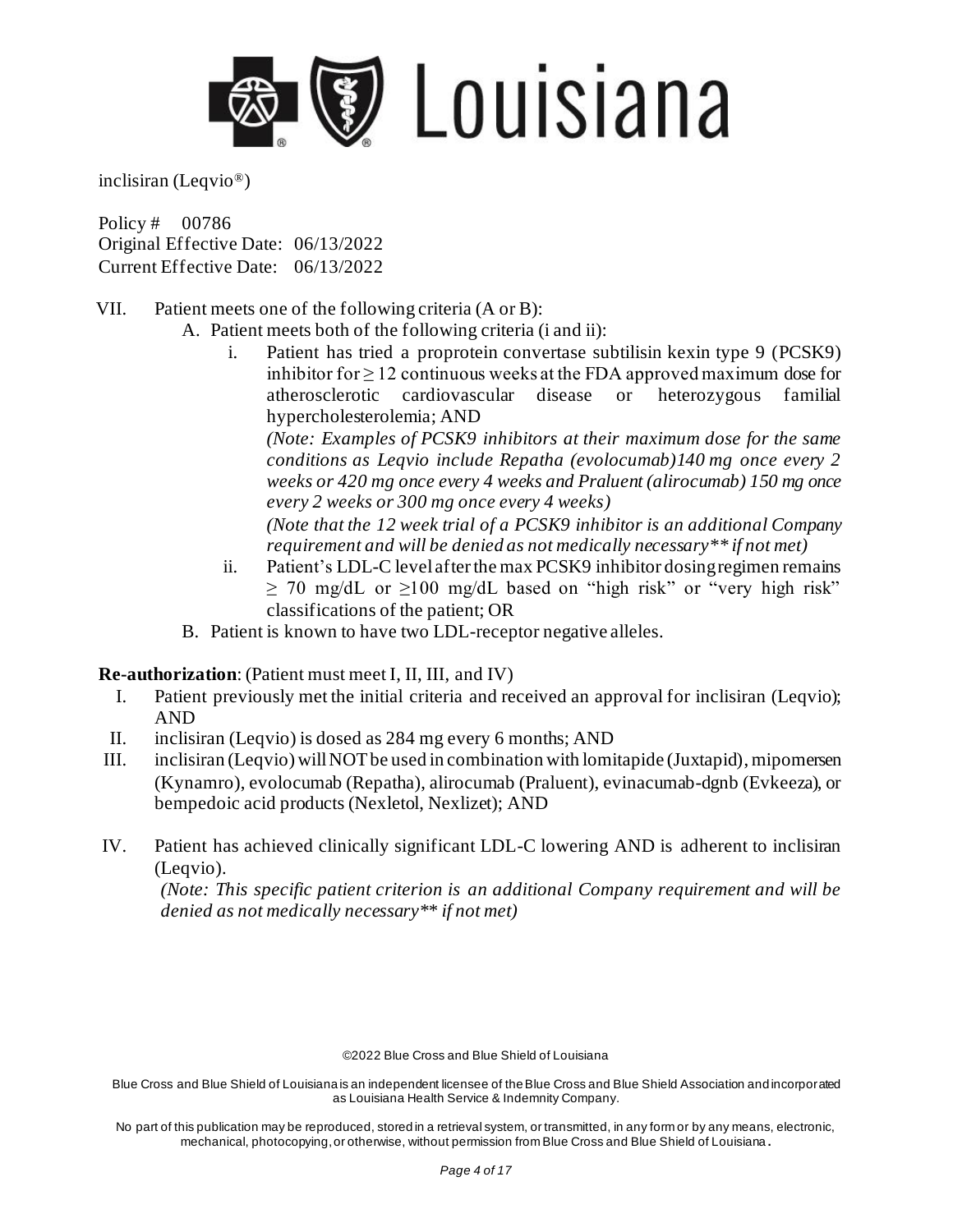

Policy # 00786 Original Effective Date: 06/13/2022 Current Effective Date: 06/13/2022

## **When Services Are Considered Not Medically Necessary**

Based on review of available data, the Company considers the use of inclisiran (Leqvio) when the patient has NOT tried and failed the required pre-requisite medications for a timeframe of at least 3 months to be **not medically necessary.\*\***

Based on review of available data, the Company considers the continued use of inclisiran (Leqvio) when the patient has NOT achieved clinically significant LDL-C lowering OR is NOT adherent to inclisiran (Leqvio) to be **not medically necessary.\*\***

Based on review of available data, the Company considers the use of inclisiran (Leqvio) when the patient has NOT tried and failed 12 weeks of therapy with a PCSK9 inhibitor (e.g., Repatha, Praluent) to be **not medically necessary.\*\***

## **When Services Are Considered Investigational**

*Coverage is not available for investigational medical treatments or procedures, drugs, devices or biological products.*

Based on review of available data, the Company considers the use of inclisiran (Leqvio) when patient selection criteria are not met (except those listed above as **not medically necessary\*\***) to be **investigational.\***

### **Background/Overview**

Leqvio is a small interfering RNA (siRNA) directed to proprotein convertase subtilisin kexin type 9 (PCSK9) mRNA indicated as an adjunct to diet and maximally tolerated statin therapy for the treatment of adults with heterozygous familial hypercholesterolemia or established atherosclerotic cardiovascular disease who require additional lowering of LDL-C (low density lipoprotein cholesterol). In hepatocytes, Leqvio utilizes the RNA interference mechanism and directs catalytic breakdown of mRNA for PCSK9. This increases LDL-C receptor recycling and expression on the hepatocyte cell surface, which increases LDL-C uptake and lowers LDL-C levels in the circulation. Leqvio's dosage is 284 mg administered as a subcutaneous injection initially, again at 3 months, and then every 6 months. Leqvio should be administered by a healthcare professional.

©2022 Blue Cross and Blue Shield of Louisiana

Blue Cross and Blue Shield of Louisiana is an independent licensee of the Blue Cross and Blue Shield Association and incorporated as Louisiana Health Service & Indemnity Company.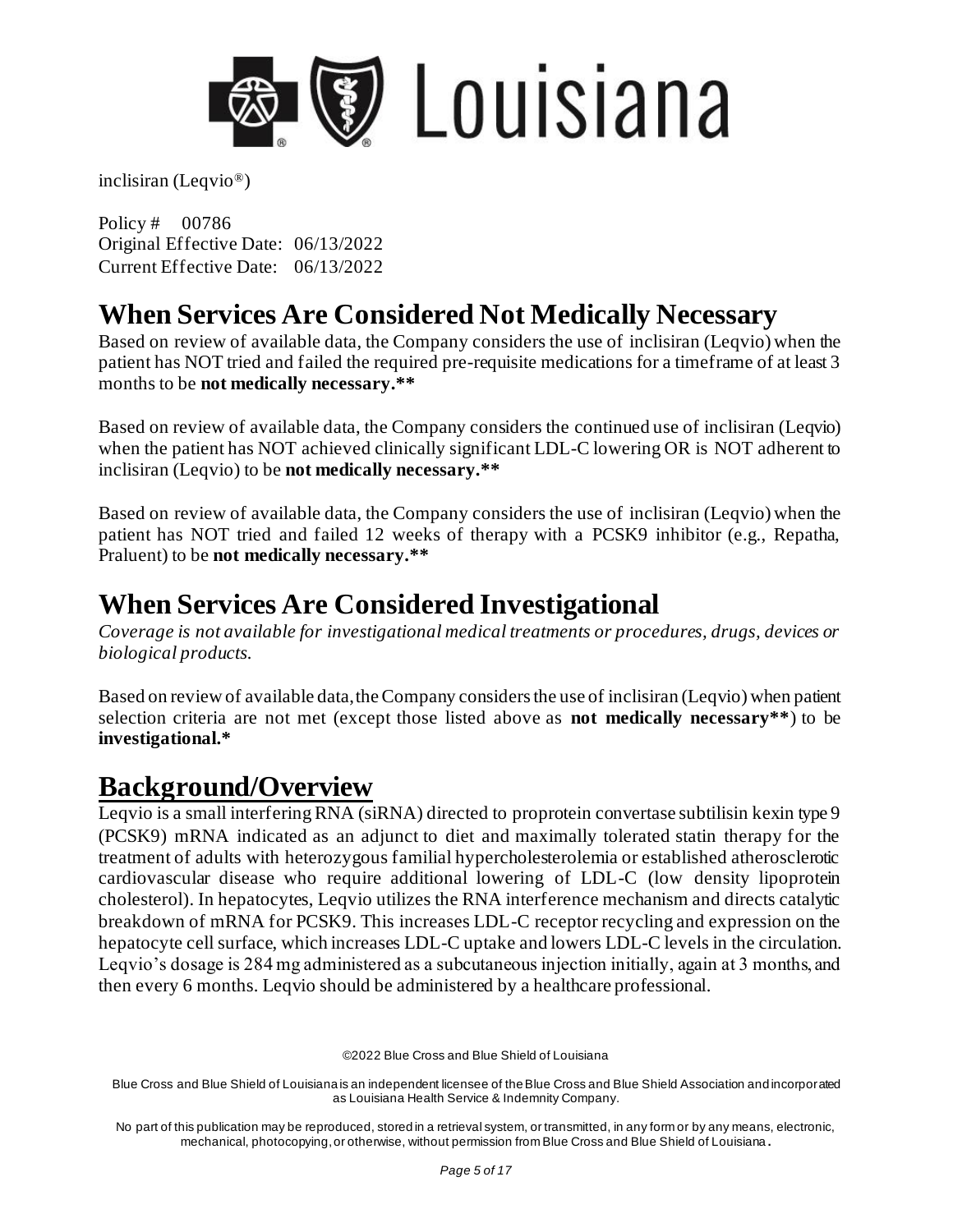

Policy # 00786 Original Effective Date: 06/13/2022 Current Effective Date: 06/13/2022

It should be noted that the effects of Leqvioon cardiovascular morbidity and mortality have not been determined. Leqvio and the PCSK9 inhibitors have not been studied head to head, but have similar LDL-C reductions. Currently, the PCSK9 inhibitors offer an equally efficacious and more costeffective option for the lowering of cholesterol in patients with HeFH or atherosclerotic cardiovascular disease.

#### **Hypercholesterolemia/Treatment Guidelines**

Approximately 30% of the United States population has elevated LDL-C (low density lipoprotein cholesterol). There is also a subset of hypercholesterolemia, known as familial hypercholesterolemia, which can affect nearly 1 in 300 individuals. Familial hypercholesterolemia can further be broken down into homozygous and heterozygous forms of familial hypercholesterolemia. The homozygous form is by far the rarest with an estimated incidence of 1 in 1,000,000 individuals. The gold standard for the treatment of elevated LDL-C levels is a statin given along with ezetimibe (Zetia) to provide the greatest amount of LDL-C lowering. Statin products also have proven cardiovascular outcomes.

Genetic testing is available to determine whether or not an individual has familial hypercholesterolemia, however clinical signs/symptoms are often a more practic al method of diagnosing this condition. Clinical studies have used the WHO/Dutch Lipid Clinic Network Familial Hypercholesterolemia diagnostic criteria to determine if an individual had familial hypercholesterolemia. A score of  $>8$  is representative of "definite" familial hypercholesterolemia. The criteria are located in the following chart:

©2022 Blue Cross and Blue Shield of Louisiana

Blue Cross and Blue Shield of Louisiana is an independent licensee of the Blue Cross and Blue Shield Association and incorporated as Louisiana Health Service & Indemnity Company.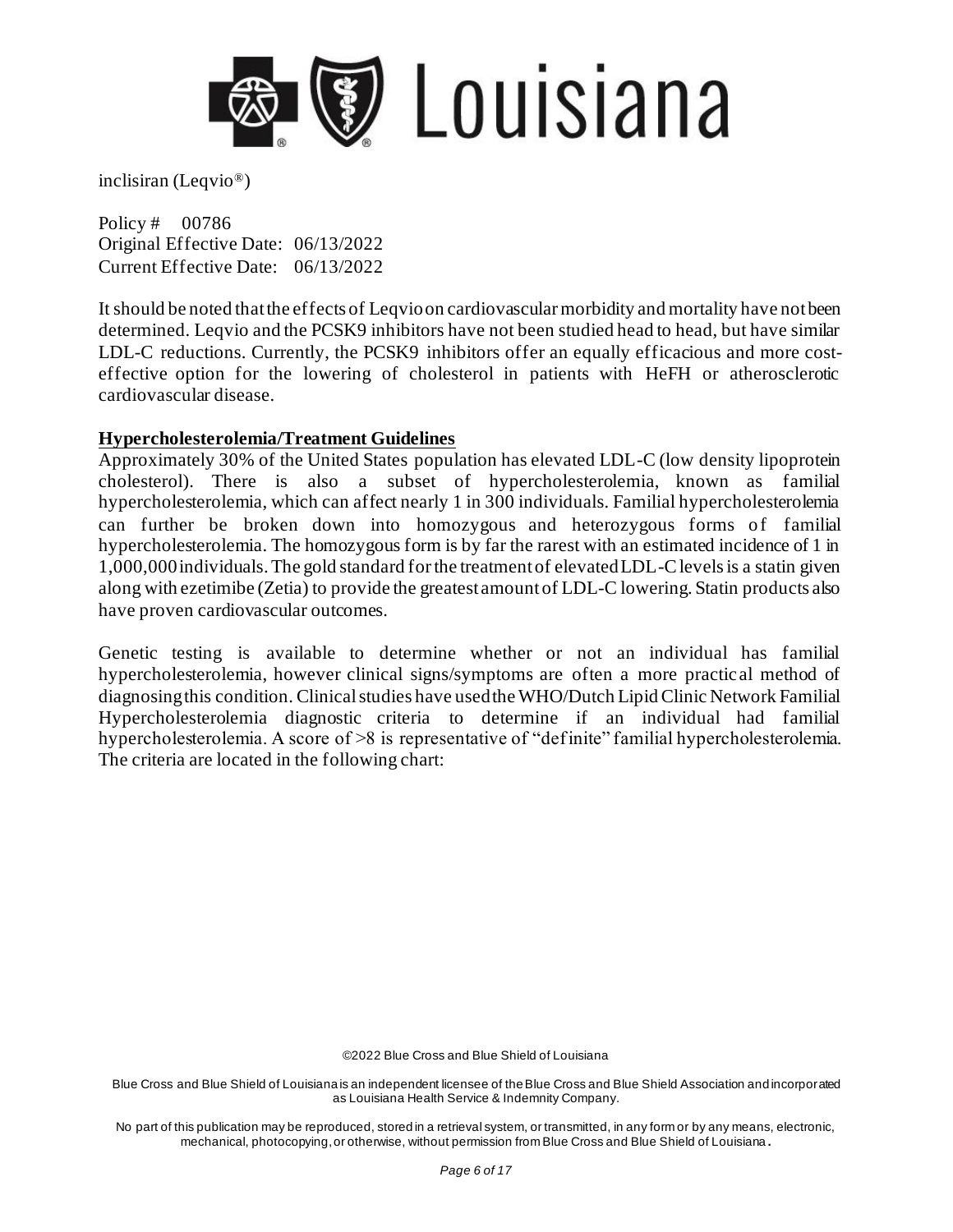

Policy # 00786 Original Effective Date: 06/13/2022 Current Effective Date: 06/13/2022

#### **WHO (World Health Organization)/Dutch Lipid Clinic Network Familial Hypercholesterolemia Criteria**

|                                                                               | <b>Points</b>  |
|-------------------------------------------------------------------------------|----------------|
| Criteria                                                                      |                |
| <b>Family history</b>                                                         |                |
| First-degree relative with known premature* coronary and vascular disease, OR | 1              |
| First-degree relative with known LDL-C level above the 95th percentile        |                |
| First-degree relative with tendinous xanthomata and/or arcus cornealis, OR    | 2              |
| Children aged less than 18 years with LDL-C level above the 95th percentile   |                |
| <b>Clinical history</b>                                                       |                |
| Patient with premature* coronary artery disease                               | $\overline{2}$ |
| Patient with premature* cerebral or peripheral vascular disease               | 1              |
| <b>Physical examination</b>                                                   |                |
| Tendinous xanthomata                                                          | 6              |
| Arcus cornealis prior to age 45 years                                         | 4              |
| Cholesterol levels mg/dl (mmol/liter)                                         |                |
| LDL-C $>=$ 330 mg/dL ( $\geq$ 8.5)                                            | 8              |
| LDL-C 250 - 329 mg/dL (6.5-8.4)                                               | 5              |
| LDL-C 190 - 249 mg/dL (5.0-6.4)                                               | 3              |
| LDL-C 155 - 189 mg/dL (4.0-4.9)                                               | 1              |
| <b>DNA analysis</b>                                                           |                |
| Functional mutation in the LDLR, apo B or PCSK9 gene                          | 8              |
| Diagnosis (diagnosis is based on the total number of points obtained)         |                |
| Definite Familial Hypercholesterolemia                                        | 58             |
| Probable Familial Hypercholesterolemia                                        | $6 - 8$        |
| Possible Familial Hypercholesterolemia                                        | $3 - 5$        |
| Unlikely Familial Hypercholesterolemia                                        | -3             |

Premature  $=$  < 55 years in men; < 60 years in women

The 95th percentile in the "WHO/Dutch Lipid Clinic Network Familial Hypercholesterolemia Criteria" chart refers to the following LDL cholesterol values:

©2022 Blue Cross and Blue Shield of Louisiana

Blue Cross and Blue Shield of Louisiana is an independent licensee of the Blue Cross and Blue Shield Association and incorporated as Louisiana Health Service & Indemnity Company.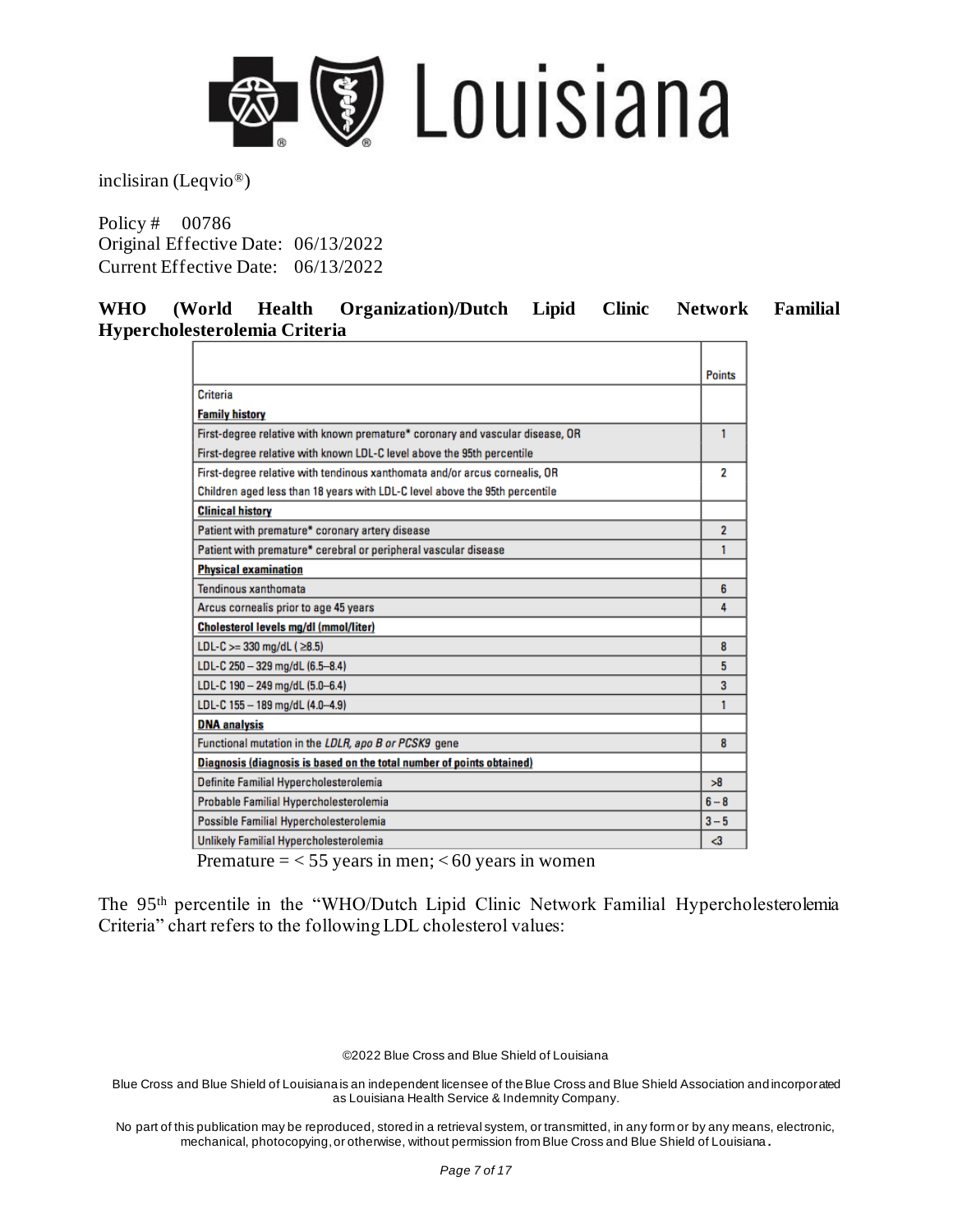

Policy # 00786 Original Effective Date: 06/13/2022 Current Effective Date: 06/13/2022

| Men       |                                        |                                                     | Women                                   |           |                                     |                                                     |                                         |
|-----------|----------------------------------------|-----------------------------------------------------|-----------------------------------------|-----------|-------------------------------------|-----------------------------------------------------|-----------------------------------------|
| Age (yr)  | 5th<br>Percentile<br>(LDL-C,<br>mg/dL) | 75 <sub>th</sub><br>Percentile<br>(LDL-C,<br>mg/dL) | 95th<br>percentile<br>(LDL-C,<br>mg/dL) | Age(yr)   | 5th Percentile<br>(LDL-C,<br>mg/dL) | 75 <sub>th</sub><br>Percentile<br>(LDL-C,<br>mg/dL) | 95th<br>Percentile<br>(LDL-C,<br>mg/dL) |
| $0 - 19$  | 65                                     | 105                                                 | 130                                     | $0 - 19$  | 65                                  | 110                                                 | 140                                     |
| $20 - 24$ | 65                                     | 120                                                 | 145                                     | $20 - 24$ | 55                                  | 120                                                 | 160                                     |
| $25 - 29$ | 70                                     | 140                                                 | 165                                     | $25 - 34$ | 70                                  | 125                                                 | 160                                     |
| $30 - 34$ | 80                                     | 145                                                 | 185                                     | $35 - 39$ | 75                                  | 140                                                 | 170                                     |
| $35 - 39$ | 80                                     | 155                                                 | 190                                     | $40 - 44$ | 75                                  | 145                                                 | 175                                     |
| $40 - 44$ | 85                                     | 155                                                 | 185                                     | $45 - 49$ | 80                                  | 150                                                 | 185                                     |
| $45 - 69$ | 90                                     | 165                                                 | 205                                     | $50 - 54$ | 90                                  | 160                                                 | 200                                     |
| $70 +$    | 90                                     | 165                                                 | 185                                     | $55+$     | 95                                  | 170                                                 | 215                                     |

The above chart comes from Lipid Research Clinic Data 1983. Available at: <http://www.ncbi.nlm.nih.gov/books/NBK351/table/A968/?report=objectonly>

The following link for the ATP III- A distribution of LDL Cholesterol in the US Adult Population also provides percentile values. It is located at: <http://circ.ahajournals.org/content/106/25/3237/T2.expansion.html>.

©2022 Blue Cross and Blue Shield of Louisiana

Blue Cross and Blue Shield of Louisiana is an independent licensee of the Blue Cross and Blue Shield Association and incorporated as Louisiana Health Service & Indemnity Company.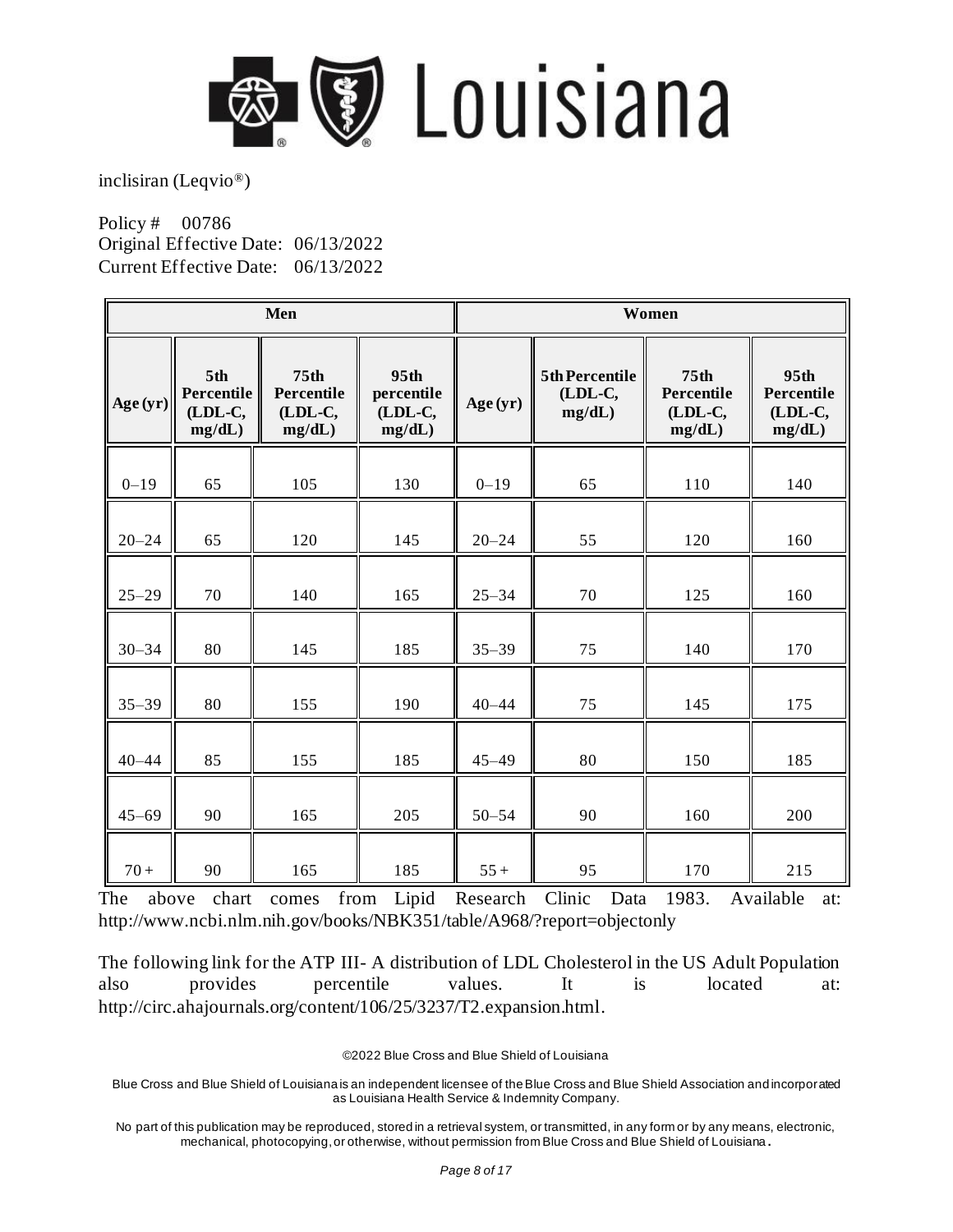

Policy # 00786 Original Effective Date: 06/13/2022 Current Effective Date: 06/13/2022

The American College of Cardiology (ACC)/American Heart Association (AHA) treatment guidelines no longer set treatment goals for hyperlipidemia. The guidelines instead emphasize the appropriate intensity of statin therapy to reduce cardiovascular risk in patients who will benefit. These guidelines also emphasize the benefits of LDL-C reduction. The National Lipid Association does set LDL-C treatment goal levels for patients at various risk stratifications. Those with clinical atherosclerotic cardiovascular disease would fall into the "very high risk" category an d would therefore be treated to an LDL-C of less than 70 mg/dL. Patients with familial hypercholesterolemia could fall into either the "very high risk" or "high risk" categories, based on their patient characteristics and would therefore have a treatment goal of less than 70 mg/dL or 100 mg/dL (respectively). Risk stratification (per the National Lipid Association) is as follows:

#### **Risk Classifications:**

#### **Very High Risk:**

- I. ASCVD (atherosclerotic cardiovascular disease)<sup>#</sup>; OR
- II. Diabetes Mellitus with ≥2 other Major ASCVD risk factors^ OR diabetes mellitus with end organ damage [e.g., increased albumin/creatinine ratio (≥30mg/g), chronic kidney disease, or retinopathy]

#### **High Risk:**

- I.  $>$  3 major ASCVD risk factors $\hat{ }$ : OR
- II. Diabetes Mellitus with 0-1 other Major ASCVD risk factors^; OR
- III. Chronic kidney disease (GFR ≤44 mL/min); OR
- IV. LDL-C  $\geq$ 190 mg/dL (untreated); OR
- V. Quantitative risk score reaching the high risk threshold (one of the following)
	- A. ≥10% using Adult Treatment Panel III Framingham risk score for hard coronary heart disease (CHD, MI, or CHD death); OR
	- B.  $\geq$ 15% using the 2013 Pooled Cohort Equations for hard ASCVD (MI, stroke, or death from CHD or stroke); OR
	- C.  $\geq$ 45% using the Framingham long-term CVD (MI, CHD death or stroke) risk calculator

#### **#ASCVD (includes one of more of the following):**

- I. Myocardial infarction or other acute coronary syndrome
- II. Coronary or other revascularization procedure

#### ©2022 Blue Cross and Blue Shield of Louisiana

Blue Cross and Blue Shield of Louisiana is an independent licensee of the Blue Cross and Blue Shield Association and incorporated as Louisiana Health Service & Indemnity Company.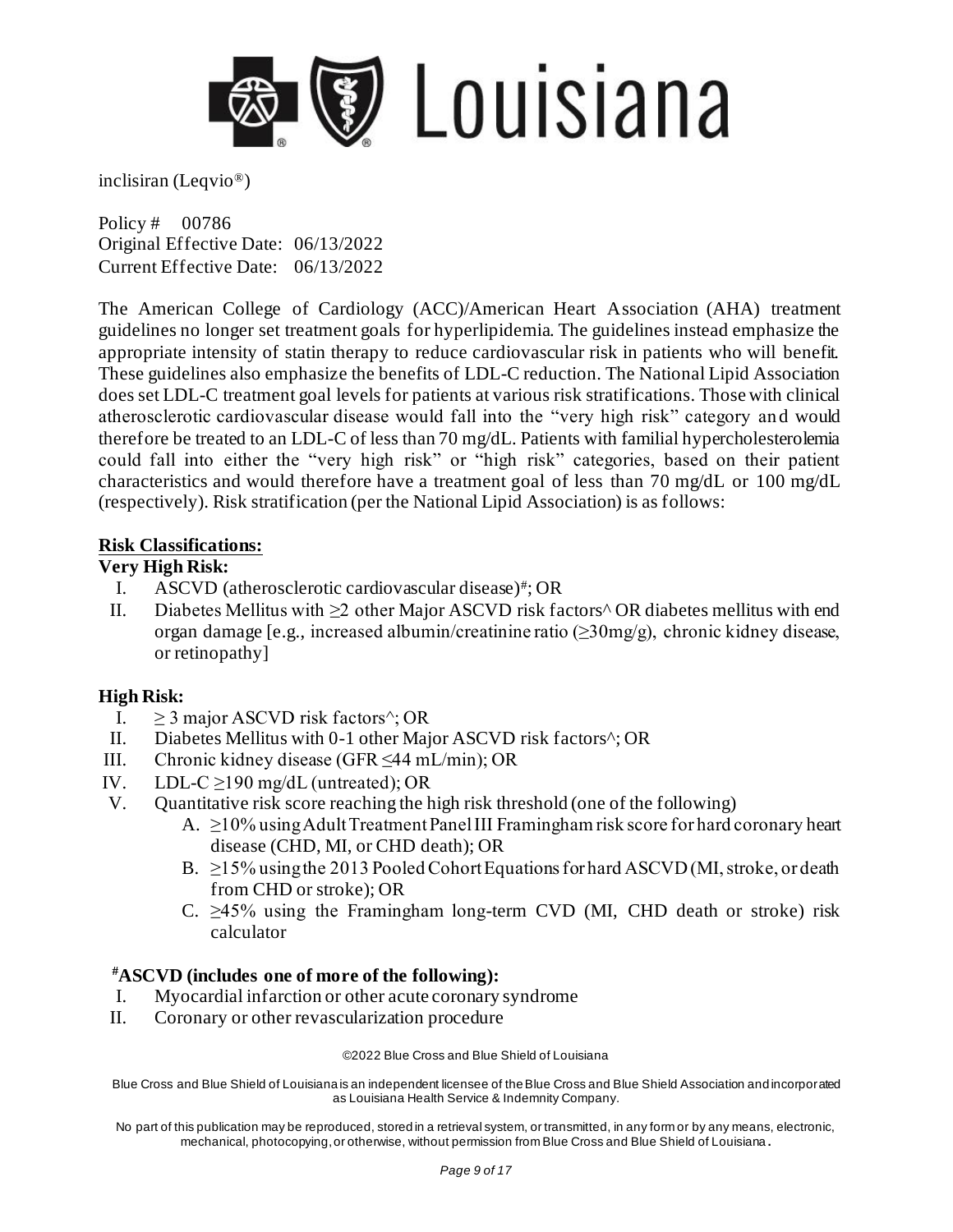

Policy # 00786 Original Effective Date: 06/13/2022 Current Effective Date: 06/13/2022

- III. Transient ischemic attack
- IV. Ischemic stroke
- V. Atherosclerotic peripheral arterial disease (ABI of  $\langle 0.90 \rangle$ )
- VI. Other documented atherosclerotic diseases such as
	- A. Coronary atherosclerosis
	- B. Renal atherosclerosis
	- C. Aortic aneurysm secondary to atherosclerosis
	- D. Carotid plaque (≥50% stenosis)

#### **^ASCVD Risk factors:**

- I. Age
	- A. Male  $\geq$ 45 years
	- B. Female > 55 years
- II. Family history of early CHD (MI, death, or coronary revascularization procedure)
	- A. <55 years of age in a male first degree relative or
	- B. <65 years of age in a female first degree relative
- III. Current cigarette smoking
- IV. High blood pressure  $(\geq 140/\geq 90 \text{ mm Hg})$  or on a blood pressure medication)
- V. Low HDL-C
	- A. Male <40 mg/dL
	- B. Female <50 mg/dL

#### **Treatment Goals:**

| <b>Risk</b>    | <b>LDL-C Treatment Goal</b> |
|----------------|-----------------------------|
| Very High Risk | $\langle 70 \text{ mg/dL}$  |
| High Risk      | $<$ 100 mg/dL               |

#### **Primary Hypercholesterolemia/Atherosclerotic Cardiovascular Disease**

These products do not have any cardiovascular outcomes data to date.

#### **Statin Intolerance**

Statins have been associated with muscle-related adverse effects such as myalgia (e.g., muscle aches, soreness, stiffness, or tenderness), myopathy (muscle weakness), and/or myositis (muscle inflammation). Although the incidence is variable, muscle adverse effects are reported in around 5%

©2022 Blue Cross and Blue Shield of Louisiana

Blue Cross and Blue Shield of Louisiana is an independent licensee of the Blue Cross and Blue Shield Association and incorporated as Louisiana Health Service & Indemnity Company.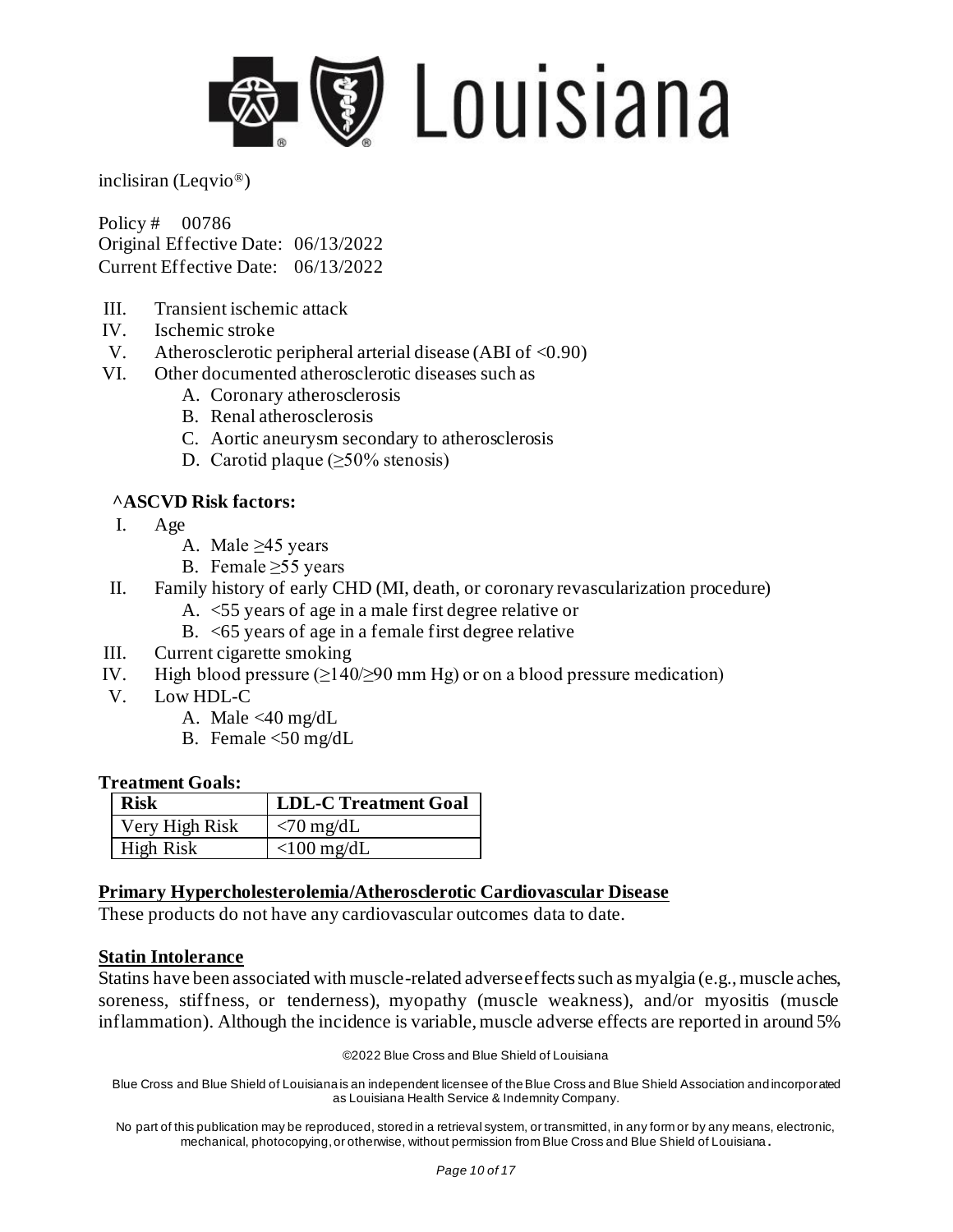

Policy # 00786 Original Effective Date: 06/13/2022 Current Effective Date: 06/13/2022

of patients receiving statins, but may be due to other causes (e.g., excessive exercise, other medical conditions [hypothyroidism], non-statin medications). It is advisable to assess for drug interactions as well as to check vitamin D levels and thyroid function status. Rhabdomyolysis, which is uncommon with statin therapy, is a severe muscle-related adverse effect that results in muscle breakdown associated with muscle-related symptoms (e.g., muscle pain, weakness, tenderness) along with acute renal failure and elevated creatine kinase [CK] levels (myonecrosis). In patients with statin-related muscle adverse events, symptoms may not re-occur if the patient switches to a different statin therapy. Pravastatin and fluvastatin appear to have much less intrinsic muscle toxicity than other statins and could be considered for those who had statin related intolerable muscle symptoms.

In 2014, the NLA Statin Intolerance Panel published an update. It was stated that most statin intolerance is due to myalgia. The strongest evidence at present for statin intolerance in a population is that myalgia appears but then remits with withdrawal but reoccurs with re -challenge. The incidence of statin intolerance is widely variable. The Panel states that statins are among the safest medications available. The Panel does advise that due to statin benefits, it is safe to recommend a patient continue statin therapy even when some degree of statin intolerance is present, if the patient can reasonably tolerate the statin. A pivotal trial with Praluent called ODYSSEY ALTERNATIVE defined statin intolerance as the inability to take at least two different statins due to muscle -related adverse effects, of which one statin was administered at the lowest approved starting dose. Data also suggest that many patients who are re-challenged with statin therapy after an adverse event may be able to tolerate statin therapy long-term. Of note, in the ODYSSEY ALTERNATIVE trial with Praluent, 69.8% of patients who were considered statin intolerant were treated with atorvastatin 20 mg daily and completed the double-blind 24-week portion of the trial. This suggests that re-challenge with a statin in those purported to be statin intolerant is reasonable and may lead to successful use of a statin therapy.

# **FDA or Other Governmental Regulatory Approval**

### **U.S. Food and Drug Administration (FDA)**

Leqvio is indicated as an adjunct to diet and maximally tolerated statin therapy for the treatment of adults with heterozygous familial hypercholesterolemia or established atherosclerotic cardiovascular disease who require additional lowering of LDL-C (low density lipoprotein cholesterol).

©2022 Blue Cross and Blue Shield of Louisiana

Blue Cross and Blue Shield of Louisiana is an independent licensee of the Blue Cross and Blue Shield Association and incorporated as Louisiana Health Service & Indemnity Company.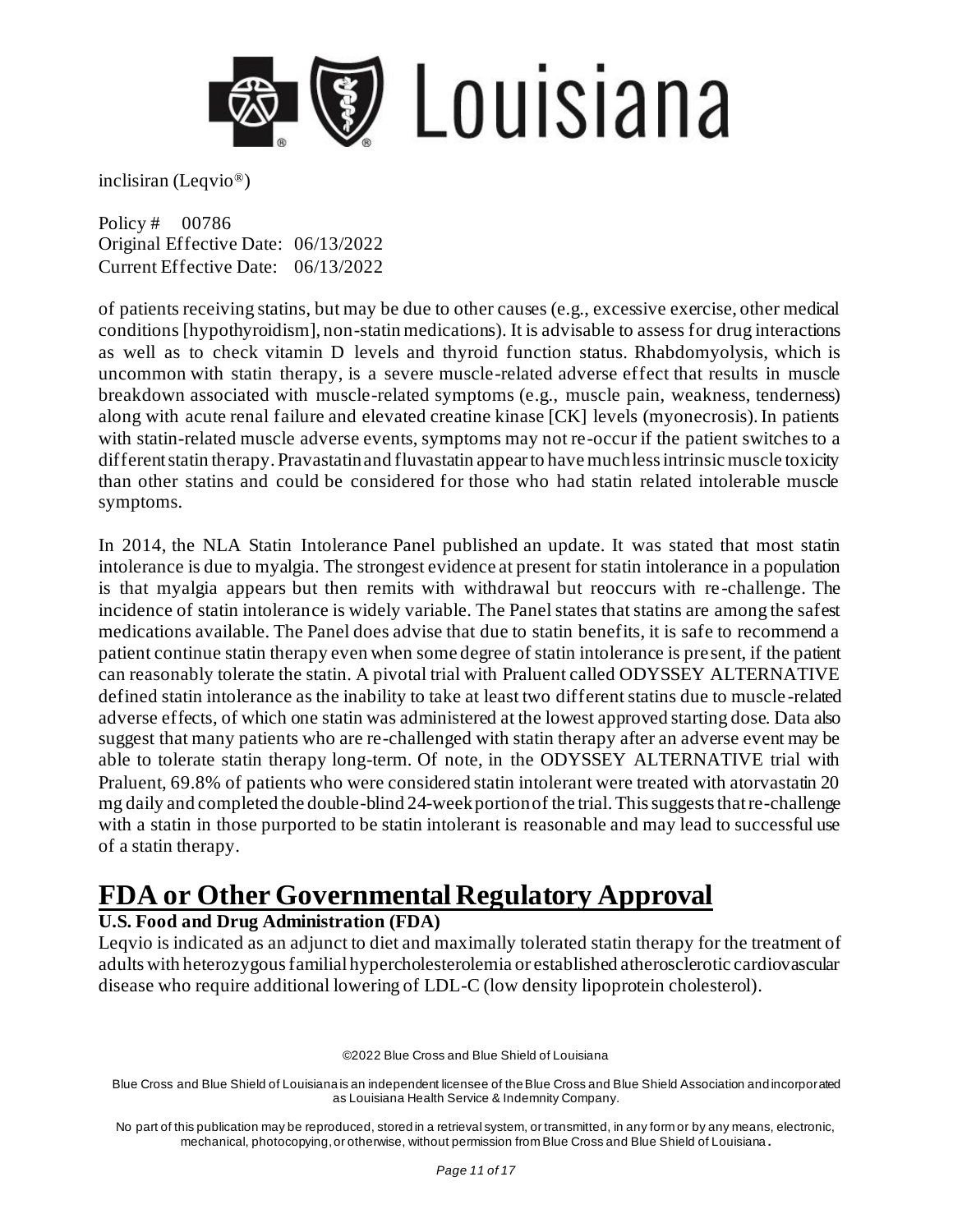

Policy # 00786 Original Effective Date: 06/13/2022 Current Effective Date: 06/13/2022

### **Rationale/Source**

This medical policy was developed through consideration of peer-reviewed medical literature generally recognized by the relevant medical community, U.S. Food and Drug Administration approval status, nationally accepted standards of medical practice and accepted standards of medical practice in this community, technology evaluation centers, reference to federal regulations, other plan medical policies, and accredited national guidelines.

The efficacy of Leqvio was investigated in three randomized, double-blind, placebo-controlled trials that enrolled 3,457 adults with heterozygous familial hypercholesterolemia (HeFH) or clinical atherosclerotic cardiovascular disease (ASCVD), who were taking maximally tolerated statin therapy and who required additional LDL-C (low density lipoprotein cholesterol) lowering. Demographics and baseline disease characteristics were balanced between the treatment arms in all trials.

### **LDL-C Reduction in Patients with ASCVD**

Study 1 (ORION-10) was a multicenter, double-blind, randomized, placebo-controlled 18-month trial in which 1,561 patients with ASCVD were randomized 1:1 to receive subcutaneous injections of either Leqvio 284 mg (n = 781) or placebo (n = 780) on Day 1, Day 90, Day 270, and at Day 450. Patients were taking a maximally tolerated dose of statin with or without other lipid modifying therapy, and required additional LDL-C reduction. Patients were stratified by current use of statins or other lipid-modifying therapies. Patients taking PCSK9 inhibitors were excluded from the trial. The mean baseline LDL-C was 105 mg/dL. At the time of randomization, 89% of patients were receiving statin therapy and 69% were receiving high-intensity statin therapy. The primary efficacy outcome measure in Study 1 was the percent change from baseline to Day 510 in LDL-C. The difference between the Leqvio and placebo groups in mean percentage change in LDL-C from baseline to Day 510 was -52% (95% CI: -56%, -49%;  $p < 0.0001$ )

Study 2 (ORION-11) was a multicenter, double-blind, randomized, placebo-controlled 18-month trial in which 1,414 adults with ASCVD were randomized 1:1 to receive subcutaneous injections of either Leqvio 284 mg (n = 712) or placebo (n = 702) on Day 1, Day 90, Day 270, and Day 450. Patients were taking a maximally tolerated dose of statin with or without other lipid modifying therapy, and required additional LDL-C reduction. Patients were stratified by country and by current use of statins or other lipid-modifying therapies. Patients taking PCSK9 inhibitors were excluded

©2022 Blue Cross and Blue Shield of Louisiana

Blue Cross and Blue Shield of Louisiana is an independent licensee of the Blue Cross and Blue Shield Association and incorporated as Louisiana Health Service & Indemnity Company.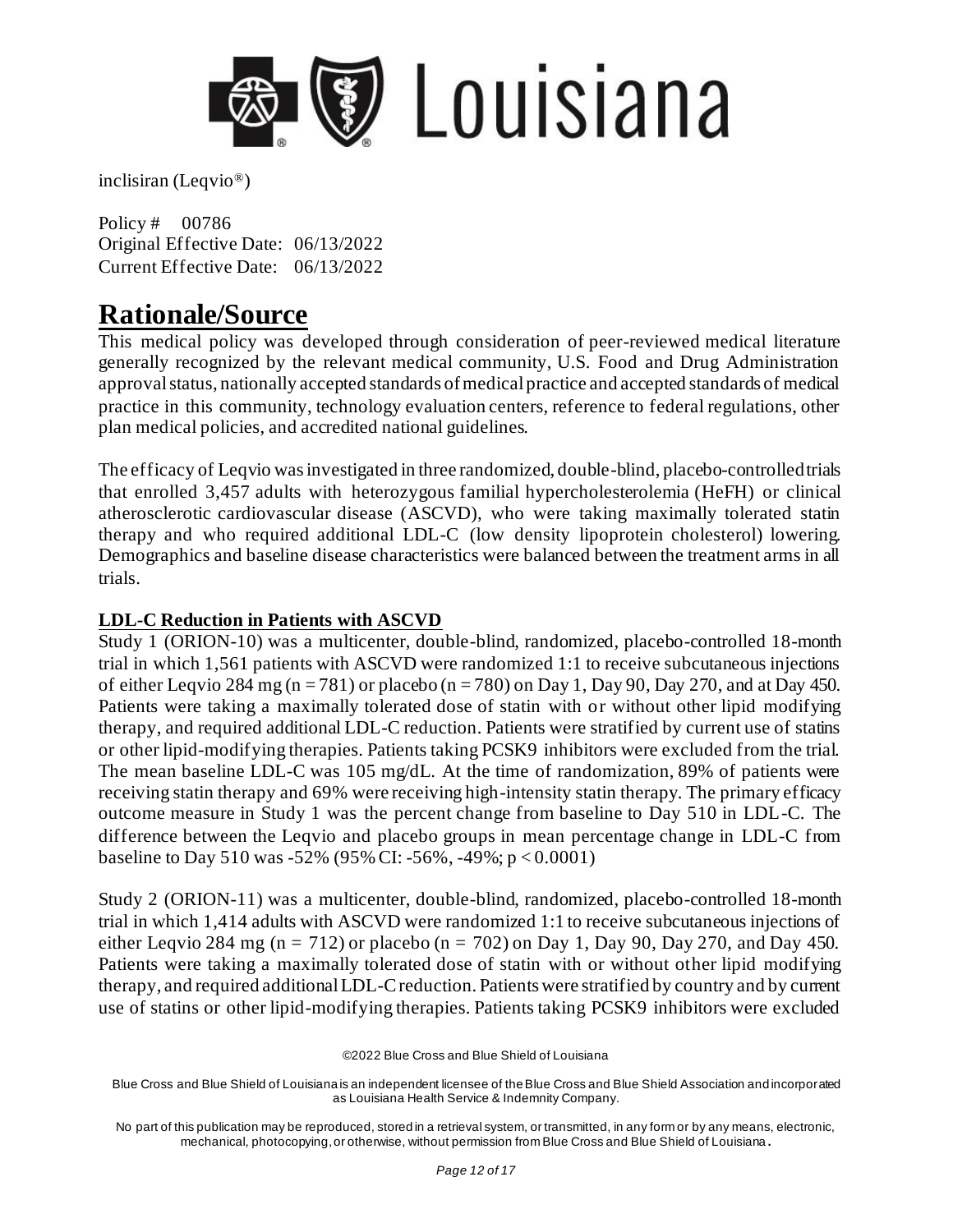

Policy # 00786 Original Effective Date: 06/13/2022 Current Effective Date: 06/13/2022

from the trial. The mean baseline LDL-C was 101 mg/dL. At the time of randomization, 96% of patients were receiving statin therapy and 80% were receiving high-intensity statin therapy. The primary efficacy outcome measure in Study 2 was the percent change from baseline to Day 510 in LDL-C. The difference between the Leqvio and placebo groups in mean percentage change in LDL-C from baseline to Day 510 was -51% (95% CI: -54%, -47%;  $p < 0.0001$ ).

#### **LDL-C Reduction in Patients with HeFH**

Study 3 (ORION-9) was a multicenter, double-blind, randomized, placebo-controlled 18-month trial in which 482 patients with HeFH were randomized 1:1 to receive subcutaneous injections of either Leqvio 284 mg (n = 242) or placebo (n = 240) on Day 1, Day 90, Day 270, and at Day 450. Patients with HeFH were taking a maximally tolerated dose of statin with or without other lipid modifying therapy, and required additional LDL-C reduction. The diagnosis of HeFH was made either by genotyping or clinical criteria using either the Simon Broome or WHO/Dutch Lipid Network criteria. Patients were stratified by country and by current use of statins or other lipid-modifying therapies. Patients taking PCSK9 inhibitors were excluded from the trial. The mean baseline LDL-C was 153 mg/dL. At the time of randomization, 90% of patients were receiving statin therapy and 74% were receiving high-intensity statin therapy. Fifty-two percent (52%) of patients were treated with ezetimibe. The most commonly administered statins were atorvastatin and rosuvastatin. The primary efficacy outcome measure in Study 3 was the percent change from baseline to Day 510 in LDL-C. The difference between the Leqvio and placebo groups in mean percentage change in LDL-C from baseline to Day 510 was -48% (95% CI: -54%, -42%; p < 0.0001).

### **References**

- 1. Leqvio [package insert]. Novartis Pharmaceuticals Corporation. Easy Hanover, New Jersey. Updated December 2021.
- 2. Stone NJ, Robinson J, Lichtenstein AH, et al. 2013 ACC/AHA guideline on the treatment of blood cholesterol to reduce atherosclerotic cardiovascular risk in adults: a report of the American College of Cardiology/American Heart Association Task Force on Practice guidelines. Circulation. 2014;129(25 Suppl 2):S1-S45. Available at <http://circ.ahajournals.org/content/early/2013/11/11/01.cir.0000437738.63853.7a>.
- 3. Jacobson TA, Ito MK, Maki KC, et al. National Lipid Association recommendations for patientcentered management of dyslipidemia: Part 1-executive summary. J Clin Lipidol. 2014;8:473- 488. Available at: [http://www.lipidjournal.com/article/S1933-2874\(14\)00274-8/pdf](http://www.lipidjournal.com/article/S1933-2874(14)00274-8/pdf).

©2022 Blue Cross and Blue Shield of Louisiana

Blue Cross and Blue Shield of Louisiana is an independent licensee of the Blue Cross and Blue Shield Association and incorporated as Louisiana Health Service & Indemnity Company.

No part of this publication may be reproduced, stored in a retrieval system, or transmitted, in any form or by any means, electronic, mechanical, photocopying, or otherwise, without permission from Blue Cross and Blue Shield of Louisiana **.**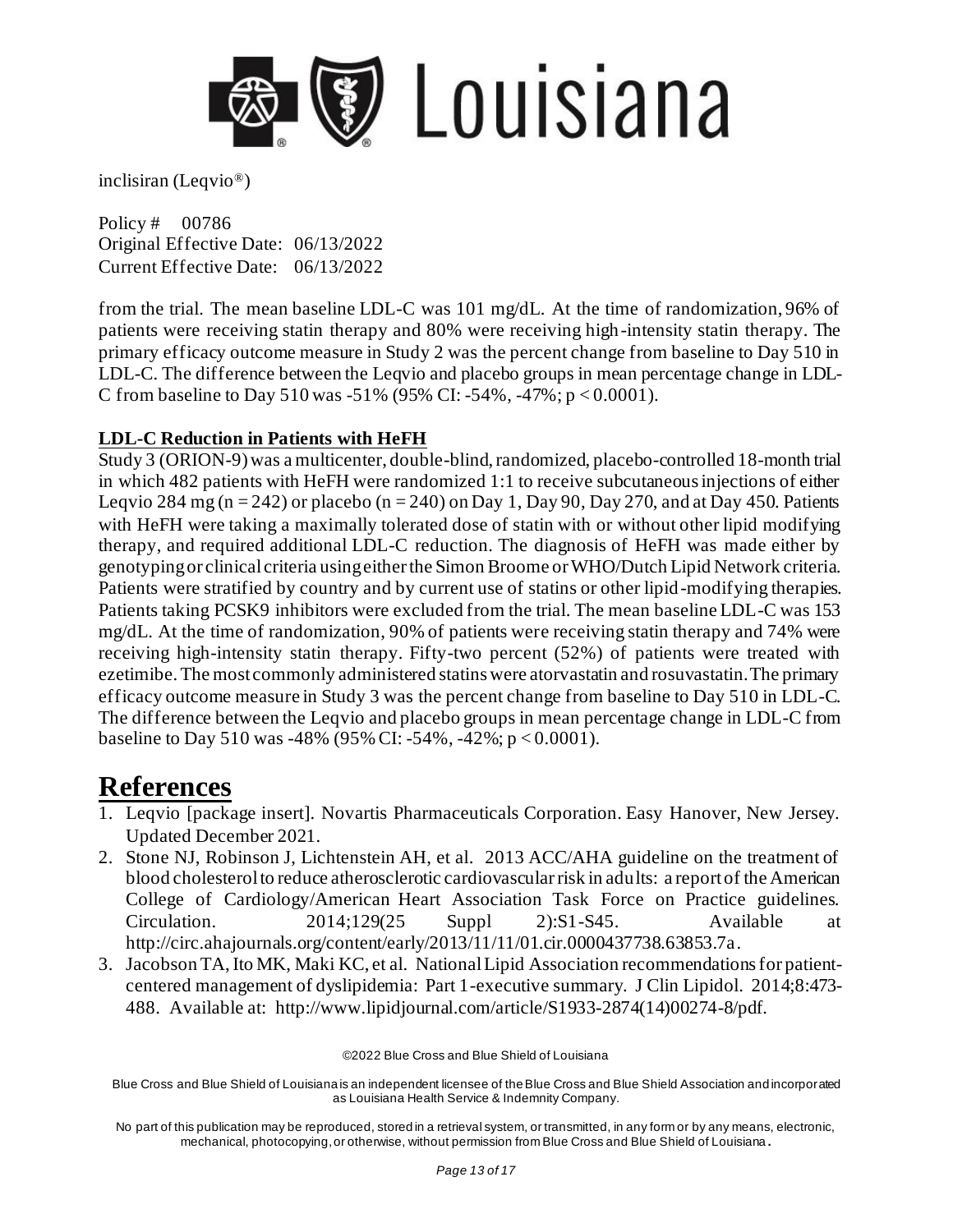

Policy # 00786 Original Effective Date: 06/13/2022 Current Effective Date: 06/13/2022

- 4. Jacobson TA, Ito MK, Maki KC, et al. National Lipid Association recommendations for patientcentered management of dyslipidemia: Part 1-full report. J Clin Lipidol. 2015;9:129-169.
- 5. Rosenson RS, Baker SK, Jacobson TA, et al. An assessment by the statin muscle safety task force: 2014 update. J Clin Lipidol. 2014;8:S58-S71.
- 6. Guyton JR, Bays HE, Grundy SM, Jacobson TA. An assessment by the Statin Intolerance Panel: 2014 update. J Clin Lipidol. 2014;8:S72-S81.
- 7. Moriarty PM, Jacobson TA, Bruckert E, et al. Efficacy and safety of alirocumab, a monoclonal antibody to PCSK9, in statin-intolerant patients: design and rationale of ODYSSEY ALTERNATIVE, a randomized phase 3 trial. J Clin Lipidol. 2014;8:554-561.
- 8. Zhang H, Plutzky J, Skentzos S, et al. Discontinuation of statins in routine care settings. Ann Intern Med. 2013;158(7):526-534.
- 9. Mampuya WM, Frid D, Rocco M, et al. Treatment strategies in patients with statin intolerance: the Cleveland Clinic Experience. Am Heart J. 2013;166(3):597-603.
- 10. 95th Percentile Chart: Chapter 31: Cholesterol, Triglycerides, and Associated Lipoproteins; In Clinical Methods: The History, Physical, and Laboratory Examinations. 3rd edition. Walker HK, Hall WD, Hurst JW, et al. Available at: <http://www.ncbi.nlm.nih.gov/books/NBK351/table/A968/?report=objectonly>.
- 11. Alternative percentile link: ATP III Final Report Appendix III-A Distributions of Total Cholesterol, LDL Cholesterol, HDL Cholesterol, and Triglycerides in the U.S. Adult Population, NHANES III Data (1988-1994. Available at: <http://circ.ahajournals.org/content/106/25/3237/T2.expansion.html>.
- 12. Steg G, Schwartz GG, Szarek M, et al, on behalf of the ODYSSEY Outcomes Investigators and Committees. The ODYSSEY Outcomes trial: topline results. Alirocumab in patients after acute coronary syndrome. Presented at: the American College of Cardiology 67<sup>th</sup> Scientific Sessions; Orlando, FL; March 10-12, 2018. Presented March 10, 2018. Available at: [http://www.acc.org/educationand-meetings/image-and-slide-gallery/media](http://www.acc.org/educationand-meetings/image-and-slide-gallery/media-detail?id=90e30055844c402ba16d54fb05e45136)[detail?id=90e30055844c402ba16d54fb05e45136.](http://www.acc.org/educationand-meetings/image-and-slide-gallery/media-detail?id=90e30055844c402ba16d54fb05e45136)

## **Policy History**

| Original Effective Date:                      | 06/13/2022                                                    |
|-----------------------------------------------|---------------------------------------------------------------|
| <b>Current Effective Date:</b>                | 06/13/2022                                                    |
| 05/05/2022<br>Medical Policy Committee review |                                                               |
| 05/11/2022                                    | Medical Policy Implementation Committee approval. New policy. |

©2022 Blue Cross and Blue Shield of Louisiana

Blue Cross and Blue Shield of Louisiana is an independent licensee of the Blue Cross and Blue Shield Association and incorporated as Louisiana Health Service & Indemnity Company.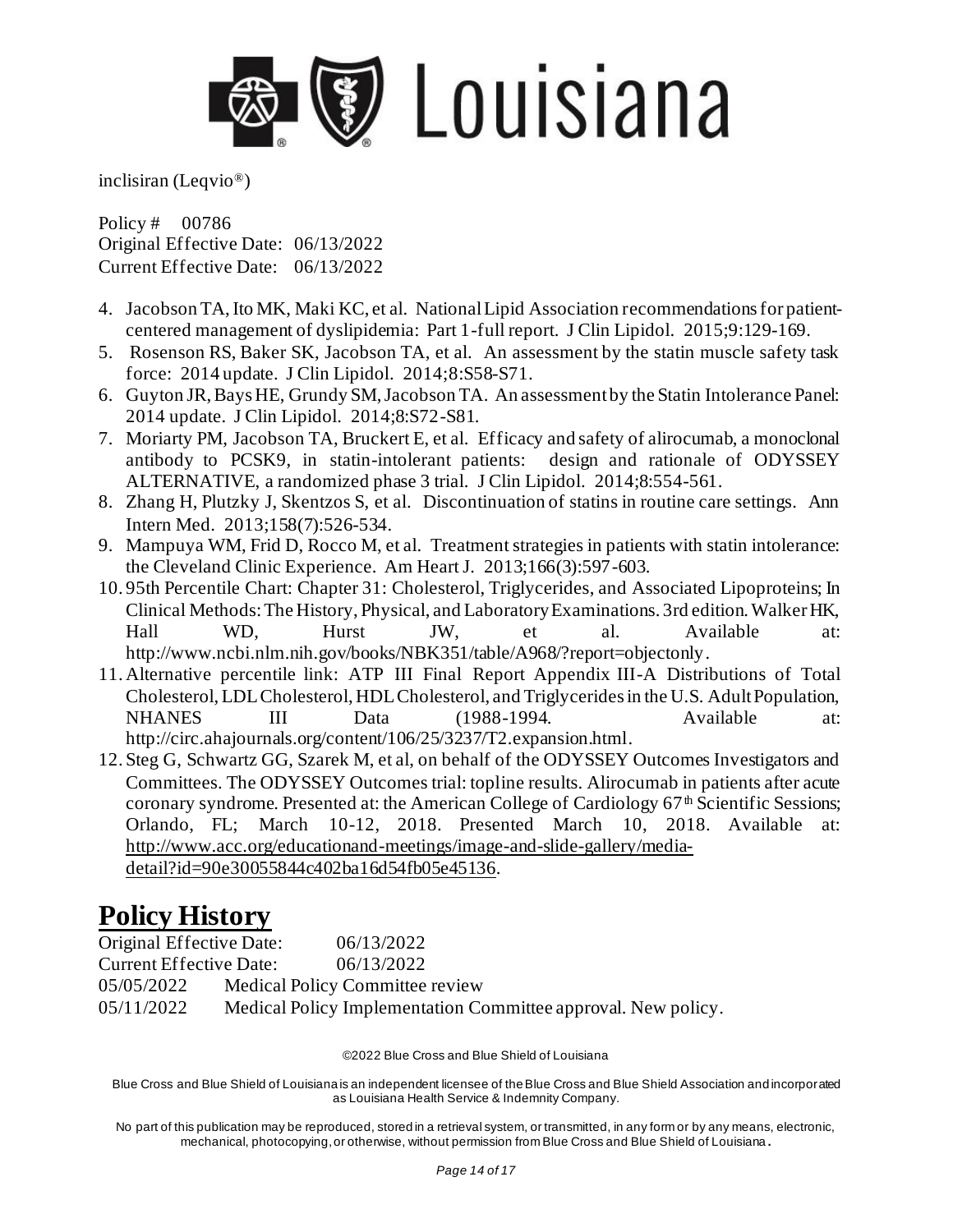

Policy # 00786 Original Effective Date: 06/13/2022 Current Effective Date: 06/13/2022

Next Scheduled Review Date: 05/2023

# **Coding**

*The five character codes included in the Blue Cross Blue Shield of Louisiana Medical Policy Coverage Guidelines are obtained from Current Procedural Terminology (CPT®) ‡ , copyright 2021 by the American Medical Association (AMA). CPT is developed by the AMA as a listing of descriptive terms and five character identifying codes and modifiers for reporting medical services and procedures performed by physician.*

*The responsibility for the content of Blue Cross Blue Shield of Louisiana Medical Policy Coverage Guidelines is with Blue Cross and Blue Shield of Louisiana and no endorsement by the AMA is intended or should be implied. The AMA disclaims responsibility for any consequences or liability attributable or related to any use, nonuse or interpretation of information contained in Blue Cross Blue Shield of Louisiana Medical Policy Coverage Guidelines. Fee schedules, relative value units, conversion factors and/or related components are not assigned by the AMA, are not part of CPT, and the AMA is not recommending their use. The AMA does not directly or indirectly practice medicine or dispense medical services. The AMA assumes no liability for data contained or not contained herein. Any use of CPT outside of Blue Cross Blue Shield of Louisiana Medical Policy Coverage Guidelines should refer to the most current Current Procedural Terminology which contains the complete and most current listing of CPT codes and descrip tive terms. Applicable FARS/DFARS apply.*

CPT is a registered trademark of the American Medical Association.

Codes used to identify services associated with this policy may include (but may not be limited to) the following:

| Code Type               | Code                                                        |
|-------------------------|-------------------------------------------------------------|
| <b>CPT</b>              | No codes                                                    |
| <b>HCPCS</b>            | J3490, J3590, C9399<br>Add code effective 07/01/2022: J1306 |
| <b>ICD-10 Diagnosis</b> | <b>NA</b>                                                   |

#### ©2022 Blue Cross and Blue Shield of Louisiana

Blue Cross and Blue Shield of Louisiana is an independent licensee of the Blue Cross and Blue Shield Association and incorporated as Louisiana Health Service & Indemnity Company.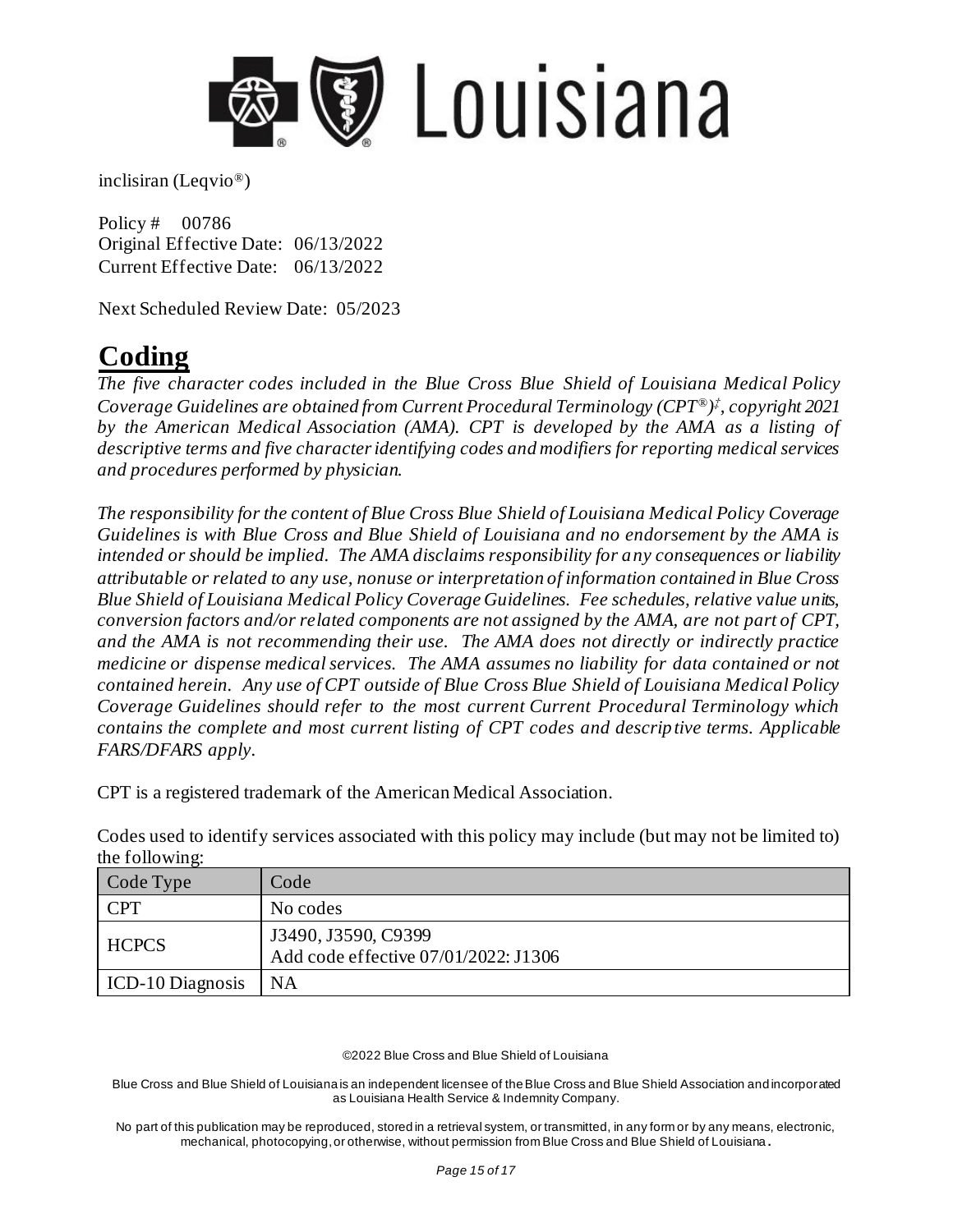

Policy # 00786 Original Effective Date: 06/13/2022 Current Effective Date: 06/13/2022

\*Investigational – A medical treatment, procedure, drug, device, or biological product is Investigational if the effectiveness has not been clearly tested and it has not been incorporated into standard medical practice. Any determination we make that a medical treatment, procedure, drug, device, or biological product is Investigational will be based on a consideration of the following:

- A. Whether the medical treatment, procedure, drug, device, or biological product can be lawfully marketed without approval of the U.S. Food and Drug Administration (FDA) and whether such approval has been granted at the time the medical treatment, procedure, drug, device, or biological product is sought to be furnished; or
- B. Whether the medical treatment, procedure, drug, device, or biological product requires further studies or clinical trials to determine its maximum tolerated dose, toxicity, safety, effectiveness, or effectiveness as compared with the standard means of treatment or diagnosis, must improve health outcomes, according to the consensus of opinion among experts as shown by reliable evidence, including:
	- 1. Consultation with technology evaluation center(s);
	- 2. Credible scientific evidence published in peer-reviewed medical literature generally recognized by the relevant medical community; or
	- 3. Reference to federal regulations.

\*\*Medically Necessary (or "Medical Necessity") - Health care services, treatment, procedures, equipment, drugs, devices, items or supplies that a Provider, exercising prudent clinical judgment, would provide to a patient for the purpose of preventing, evaluating, diagnosing or treating an illness, injury, disease or its symptoms, and that are:

- A. In accordance with nationally accepted standards of medical practice;
- B. Clinically appropriate, in terms of type, frequency, extent, level of care, site and duration, and considered effective for the patient's illness, injury or disease; and
- C. Not primarily for the personal comfort or convenience of the patient, physician or other health care provider, and not more costly than an alternative service or sequence of services at least as likely to produce equivalent therapeutic or diagnostic results as to the diagnosis or treatment of that patient's illness, injury or disease.

For these purposes, "nationally accepted standards of medical practice" means standards that are based on credible scientific evidence published in peer-reviewed medical literature generally recognized by the relevant medical community, Physician Specialty Society recommendations and the views of Physicians practicing in relevant clinical areas and any other relevant factors.

©2022 Blue Cross and Blue Shield of Louisiana

Blue Cross and Blue Shield of Louisiana is an independent licensee of the Blue Cross and Blue Shield Association and incorporated as Louisiana Health Service & Indemnity Company.